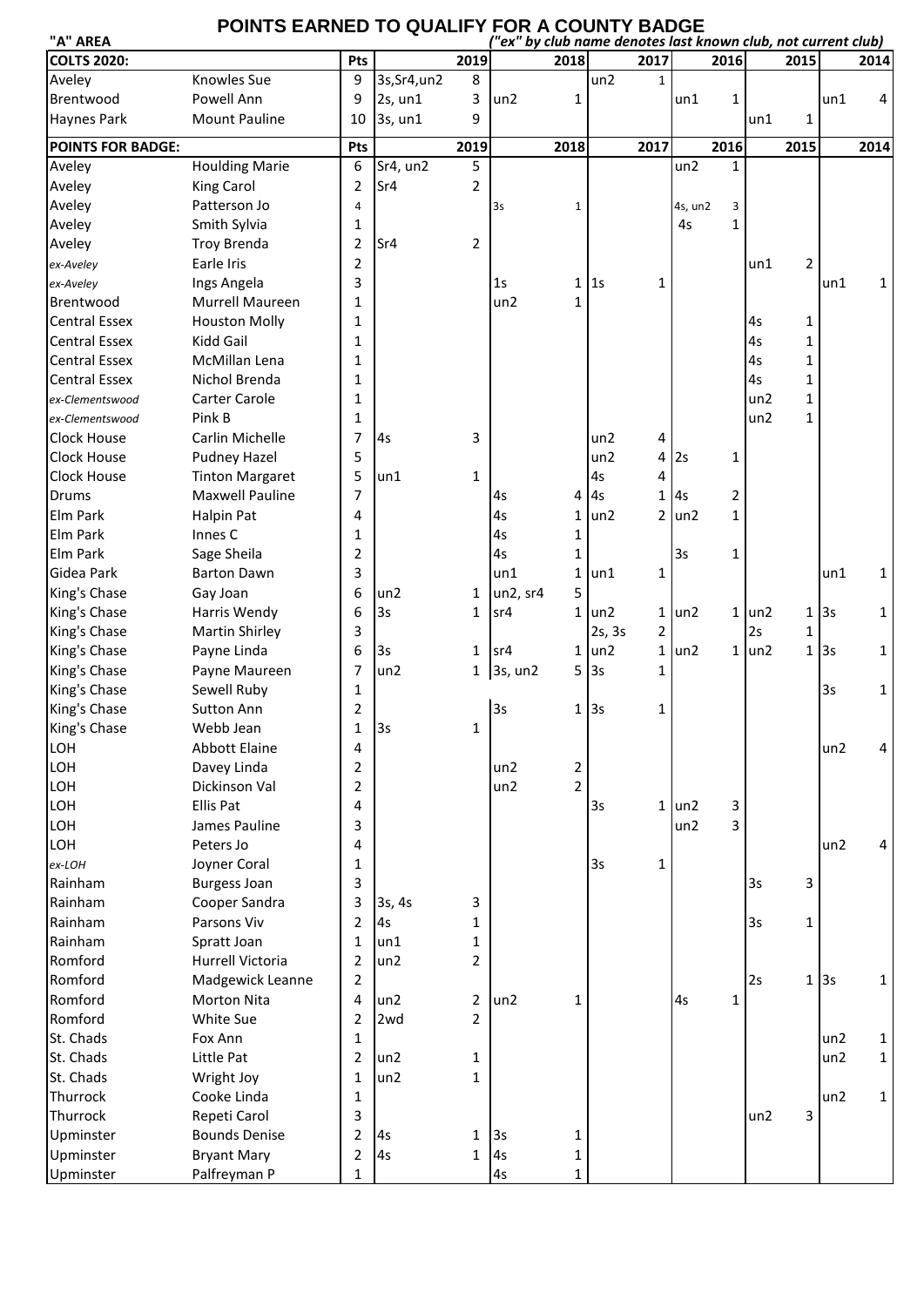## POINTS EARNED TO QUALIFY FOR A COUNTY BADGE

| "B" AREA                 |                            |                |                 |                | "ex" by club name denotes last known club, not current club) |                |              |                |                            |                |            |                |         |      |
|--------------------------|----------------------------|----------------|-----------------|----------------|--------------------------------------------------------------|----------------|--------------|----------------|----------------------------|----------------|------------|----------------|---------|------|
| <b>COLTS 2020:</b>       |                            | Pts            |                 | 2019           |                                                              | 2018           |              | 2017           |                            | 2016           |            | 2015           |         | 2014 |
| Fairwood                 | Seal Jackie                | 9              | c/f             |                | 3s, 4s, sr4                                                  |                | 6 4s         |                | $1$ 3s, un2 2              |                |            |                |         |      |
| Fobbing                  | <b>Schofield Margaret</b>  | 8              | 3s, un1, un2    | 4              | un2                                                          |                | $1$ un1, Sr4 | 3              |                            |                |            |                |         |      |
| Rochford                 | Day Debs                   | 13             | 3s, 4s, un1     | 10             |                                                              |                |              |                | $1s$ , un $1 \overline{3}$ |                |            |                |         |      |
| <b>POINTS FOR BADGE:</b> |                            | Pts            |                 | 2019           |                                                              | 2018           |              | 2017           |                            | 2016           |            | 2015           |         | 2014 |
| Billericay               | Dalton Val                 | 6              |                 |                | 2wd, un2                                                     | 6              |              |                |                            |                |            |                |         |      |
| Billericay               | <b>Hyland Jenny</b>        | 5              |                 |                | un2                                                          |                |              |                |                            |                |            |                |         |      |
| <b>Castle Points</b>     | Naylor Pauline             | 1              | un1             | 1              |                                                              |                |              |                |                            |                |            |                |         |      |
| ex-Corringham            | <b>Bartrup Val</b>         | $\mathbf{1}$   |                 |                |                                                              |                | un2          | 1              |                            |                |            |                |         |      |
| <b>Essex County</b>      | Daughtrey Lynne            | 2              |                 |                |                                                              |                |              |                |                            |                |            |                | un2     | 2    |
| <b>Essex County</b>      | Willer Odilia              | 1              | un1             | 1              |                                                              |                |              |                |                            |                |            |                |         |      |
| ex-Essex County          | Jarvis Kath                | $\mathbf{1}$   |                 |                |                                                              |                |              |                |                            |                | un2        | 1              |         |      |
| <b>Essex County</b>      | Lieberman Jill             | $\mathbf{1}$   |                 |                |                                                              |                |              |                |                            |                | un2        | $\mathbf{1}$   |         |      |
| Fairwood                 | Lucock Jacqui              | $\overline{2}$ |                 |                | un2                                                          | 2              |              |                |                            |                |            |                |         |      |
| Fobbing                  | Clark Maureen              | 3              | 3s              | 1              |                                                              |                | Sr4          |                | 1 3s                       | 1              |            |                |         |      |
| Fobbing                  | Cox Brenda                 | 3              | 3s              | 1              |                                                              |                | Sr4          |                | 1 3s                       | $\mathbf 1$    |            |                |         |      |
| Fobbing                  | Dawes Doreen               | 3              | un2             | $\mathbf{1}$   | un2                                                          |                | $1$ Sr4      | 1              |                            |                |            |                |         |      |
| ex-Fobbing               | Oversby Brenda             | $\mathbf{1}$   |                 |                |                                                              |                |              |                | 3s                         | $\mathbf{1}$   |            |                |         |      |
| ex-Greenways             | Adams Jan                  | 2              |                 |                |                                                              |                |              |                |                            |                |            |                | 2s, un2 | -2   |
| Hadleigh                 | Mayhead Sheelagh           | 5              | l4s             | 4              | 4s                                                           | 1              |              |                |                            |                |            |                |         |      |
| Hadleigh                 | Perry Carol                | 5              | 4s              | 4              | 4s                                                           | 1              |              |                |                            |                |            |                |         |      |
|                          | <b>Wooderson Christina</b> | 4              | 4s              | 4              |                                                              |                |              |                |                            |                |            |                |         |      |
| Hadleigh<br>Hockley      |                            | 4              |                 |                |                                                              |                |              |                |                            |                |            |                |         |      |
|                          | Caton Carole               |                | un <sub>2</sub> | 4              |                                                              |                |              |                |                            |                |            |                |         |      |
| Hockley                  | Walsingham Maggie          | 4              | un2             | 4              |                                                              |                |              |                |                            |                |            |                |         |      |
| Ingatestone              | Palmer Jean                | $\overline{7}$ | 4s              | 1              | 2s, 4s                                                       | 5              |              |                |                            |                |            |                | un1     | 1    |
| Ingatestone              | Pigram Pat                 | 5              | 4s              | 1              | 4s                                                           | 4              |              |                |                            |                |            |                |         |      |
| Prittlewell              | Clark Elaine               | 2              |                 |                |                                                              |                | un2          | 2              |                            |                |            |                |         |      |
| Prittlewell              | Thompson Pam               | 3              |                 |                |                                                              |                | un2          | $\overline{2}$ |                            |                |            |                | un1     | 1    |
| Rayleigh                 | Cole Norah                 | $\overline{2}$ | un2             | $\overline{2}$ |                                                              |                |              |                |                            |                |            |                |         |      |
| Rayleigh                 | Geach Suzanne              | $\mathbf{1}$   |                 |                | un1                                                          | 1              |              |                |                            |                |            |                |         |      |
| Rayleigh                 | Hallam Denisa              | $\overline{7}$ | un2             | $\overline{2}$ | un1                                                          | $\overline{2}$ | l1s          | 1              |                            |                | un1        | $\overline{2}$ |         |      |
| ex-Rayleigh              | Wilhelmy Liz               | 1              |                 |                |                                                              |                |              |                |                            |                |            |                | un2     | 1    |
| Rochford                 | Jacobi Jean                | $\overline{2}$ |                 |                |                                                              |                | 3s           | $\overline{2}$ |                            |                |            |                |         |      |
| Rochford                 | Newman C                   | 1              | As              | 1              |                                                              |                |              |                |                            |                |            |                |         |      |
| <b>Runwell Hosp</b>      | Prestoe Carol              | 1              |                 |                |                                                              |                |              |                | un2                        |                |            |                |         |      |
| Sth Benfleet/Canvey      | Lillis Chris               | 1              |                 |                |                                                              |                |              |                | 2wd                        | $\mathbf{1}$   |            |                |         |      |
| Southend                 | <b>Bell Eve</b>            | 1              | un2             | 1              |                                                              |                |              |                |                            |                |            |                |         |      |
| Southend                 | Frankum Irene              | 2              |                 |                |                                                              |                |              |                |                            |                | 2wd, un1 2 |                |         |      |
| Southend                 | Jenner Jill                | 4              |                 |                | 2s                                                           | 1              |              |                | 2s                         |                | $1$ un $2$ | $\overline{2}$ |         |      |
| Southend                 | Johnson Doreen             | 4              |                 |                | 2s                                                           | 1              |              |                | 2s                         |                | $1$ un $2$ | $\overline{2}$ |         |      |
| Southend                 | Jordan Sylvia              | 4              |                 |                |                                                              |                |              |                |                            |                |            |                | 3s, 4s  | 4    |
| Southend                 | Simmons Viv                | 5              | un2             | 1              |                                                              |                |              |                |                            |                |            |                | un1     | 4    |
| Thorpe Bay               | Arnell June                | 6              | 4s, Sr4         | 3              | 3s                                                           | 1              |              |                | 4s                         | $\overline{2}$ |            |                |         |      |
| Thorpe Bay               | Gough Maggie               | 1              |                 |                |                                                              |                | 2s           | $\mathbf{1}$   |                            |                |            |                |         |      |
| Thorpe Bay               | Innes Gail                 | 1              |                 |                |                                                              |                |              |                |                            |                |            |                | 3s      | 1    |
| Thorpe Bay               | <b>Kelly Betty</b>         | 6              | 4s, Sr4         | 3              |                                                              |                |              |                |                            |                |            |                | 3s, un2 | 3    |
| ex-United Services       | Hedgecock Anne             | $\mathbf{1}$   |                 |                |                                                              |                |              |                |                            |                |            |                | 4s      | 1    |
| ex-United Services       | <b>Sigley Marion</b>       | 1              |                 |                |                                                              |                |              |                |                            |                |            |                | 4s      | 1    |
| Victoria                 | Andrews Carol              | 1              |                 |                |                                                              |                | un2          | 1              |                            |                |            |                |         |      |
| Victoria                 | Dunn Maggie                | 2              |                 |                | 4s                                                           | 2              |              |                |                            |                |            |                |         |      |
| Victoria                 | Fomin H                    | 1              |                 |                | un2                                                          | 1              |              |                |                            |                |            |                |         |      |
| Victoria                 | <b>Golding Anne</b>        | 4              |                 |                | 4s, un2                                                      |                | $3 \mid$ un2 | 1              |                            |                |            |                |         |      |
| Victoria                 | Howe Shirley               | 1              |                 |                |                                                              |                |              |                |                            |                | 4s         | $\mathbf{1}$   |         |      |
| Victoria                 | Simmonett Carolyn          | 2              |                 |                | 4s                                                           | 2              |              |                |                            |                |            |                |         |      |
| ex-Victoria              | <b>Boorer Hilary</b>       | 1              |                 |                |                                                              |                |              |                |                            |                | 4s         | $\mathbf{1}$   |         |      |
| White Hall               | <b>Taylor Pam</b>          | 1              |                 |                | un1                                                          | 1              |              |                |                            |                |            |                |         |      |
| Wickford                 | <b>Butler Pam</b>          | 5              |                 |                |                                                              |                |              |                |                            |                | un2        | 5              |         |      |
|                          |                            |                |                 |                |                                                              |                |              |                |                            |                |            |                |         |      |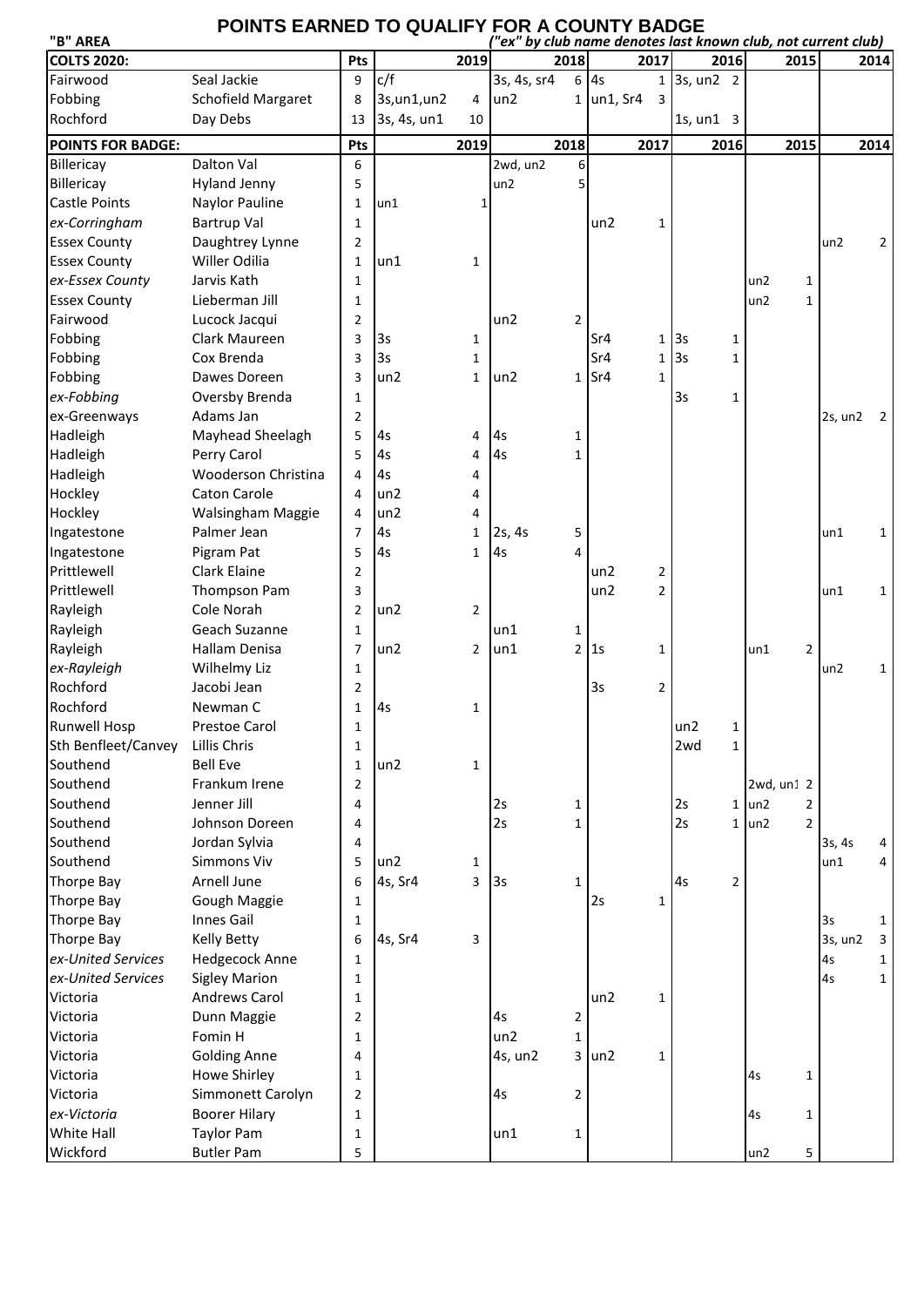## **POINTS EARNED TO QUALIFY FOR A COUNTY BADGE "C" AREA** *("ex" by club name denotes last known club, not current club)*

| .<br><b>COLTS 2020:</b>                            |                                        | Pts                 |              | 2019                         |               | 2018           | cally club hume achotes last known club, not current club,<br>2017 | 2016           |                         | 2015           |           | 2014           |
|----------------------------------------------------|----------------------------------------|---------------------|--------------|------------------------------|---------------|----------------|--------------------------------------------------------------------|----------------|-------------------------|----------------|-----------|----------------|
| <b>Brightlingsea</b>                               | Kennedy Chris                          | 8                   | 4s, un1      | 2                            |               |                |                                                                    | un2            | $5 \text{ un2}$         |                |           |                |
| Colchester WE                                      | Gosling Jodie                          | 8                   | un1          | 8                            |               |                |                                                                    |                |                         |                |           |                |
| Courtauld Halstead                                 | Hill Penny                             | tfr                 | from Suffolk |                              |               |                |                                                                    |                |                         |                |           |                |
| PML                                                | Barrett Pat                            | 8                   | Sr4          | 2                            | 4s            | 3              | 4s<br>1                                                            |                | 3s                      | 2              |           |                |
| <b>POINTS FOR BADGE:</b>                           |                                        | Pts                 |              | 2019                         |               | 2018           | 2017                                                               | 2016           |                         | 2015           |           | 2014           |
| Arclight                                           | Daden Loraine                          | $\overline{2}$      |              |                              | sr4           | 2              |                                                                    |                |                         |                |           |                |
| Arclight                                           | Johnson Tracey                         | $\overline{2}$      |              |                              | 4s            | $\overline{2}$ |                                                                    |                |                         |                |           |                |
| Arclight                                           | Leatherdale Karen                      | $\mathbf{1}$        |              |                              |               |                |                                                                    |                |                         |                | un1       | $\mathbf{1}$   |
| Arclight                                           | McKillop Val                           | $\overline{2}$      |              |                              | 3s            | 2              |                                                                    |                |                         |                |           |                |
| ex-Arclight                                        | Harrup Shirley                         | $\overline{2}$      |              |                              |               |                |                                                                    |                |                         |                | un2       | $\overline{2}$ |
| <b>Bocking Alliance</b>                            | Bouch Jane                             | 6                   | un2          | 5                            |               |                |                                                                    | 3s             | 1                       |                |           |                |
| <b>Bocking Alliance</b>                            | <b>Broome Sue</b>                      | $\overline{2}$      |              |                              |               |                |                                                                    | 2wd            | $\mathbf{1}$<br>4s      | 1              |           |                |
| <b>Bocking Alliance</b>                            | May Sarah<br><b>Scott Lesley</b>       | $\overline{2}$<br>5 | un1<br>un2   | 2<br>5                       |               |                |                                                                    |                |                         |                |           |                |
| <b>Bocking Alliance</b>                            | Seymour Jeanette                       | $\overline{2}$      |              |                              |               |                |                                                                    |                | un2                     | 2              |           |                |
| <b>Bocking Alliance</b><br><b>Bocking Alliance</b> | Stedman Gwen                           | $\overline{2}$      |              |                              |               |                |                                                                    |                | un2                     | $\overline{2}$ |           |                |
| <b>Brightlingsea</b>                               | <b>Barton Carol</b>                    | $\mathbf{1}$        |              |                              |               |                | 4s<br>1                                                            |                |                         |                |           |                |
| <b>Brightlingsea</b>                               | Carr Jan                               | 4                   | 4s           | $\mathbf{1}$                 |               |                | 3<br>3s                                                            |                |                         |                |           |                |
| <b>Brightlingsea</b>                               | Hayward Samantha                       | $\mathbf{1}$        |              |                              | un2           | 1              |                                                                    |                |                         |                |           |                |
| <b>Brightlingsea</b>                               | <b>Mathers Pam</b>                     | 2                   |              |                              | un2           | 1              | 4s<br>1                                                            |                |                         |                |           |                |
| <b>Brightlingsea</b>                               | Seamons Rita                           | 3                   |              |                              |               |                | 3<br>4s, un1                                                       |                |                         |                |           |                |
| <b>Brightlingsea</b>                               | <b>Watts Elsie</b>                     | $\mathbf{1}$        |              |                              |               |                | $\mathbf{1}$<br>4s                                                 |                |                         |                |           |                |
| <b>Burnham Hillside</b>                            | <b>Bradley Hazel</b>                   | $\overline{2}$      |              |                              | sr4           | 1              | un2<br>$\mathbf{1}$                                                |                |                         |                |           |                |
| Burnham Hillside                                   | <b>Hollis Trish</b>                    | 5                   |              |                              | sr4           | $\mathbf{1}$   |                                                                    | 4s, un 1, un 4 |                         |                |           |                |
| Burnham Hillside                                   | Reynolds Chris                         | $\overline{2}$      |              |                              |               |                | $\overline{2}$<br>un1 (c/f)                                        |                |                         |                |           |                |
| Castle Hedingham                                   | Richardson Linda                       | 2                   |              |                              |               |                |                                                                    |                |                         |                | un1       | $\overline{2}$ |
| Clacton-on-Sea                                     | <b>Bailey Felicity</b>                 | $\mathbf{1}$        |              |                              |               |                |                                                                    |                | 2s                      | 1              |           |                |
| Clacton-on-Sea                                     | Morris J                               | $\mathbf{1}$        | Sr4          | $\mathbf{1}$                 |               |                |                                                                    |                |                         |                |           |                |
| Clacton-on-Sea                                     | Nelson A                               | $\mathbf{1}$        | Sr4          | $\mathbf{1}$                 |               |                |                                                                    |                |                         |                |           |                |
| Clacton-on-Sea                                     | Nicolson P                             | $\mathbf{1}$        | Sr4          | $\mathbf{1}$                 |               |                |                                                                    |                |                         |                |           |                |
| Clacton-on-Sea                                     | Wernham Pat                            | $\overline{2}$      | Sr4          | 1                            |               |                |                                                                    |                | 2s                      | 1              |           |                |
| ex-Colchester                                      | <b>Bradshaw Dorothy</b>                | $\mathbf{1}$        |              |                              |               |                |                                                                    |                |                         |                | 4s        | $\mathbf{1}$   |
| Colchester WE                                      | <b>Fisher Tina</b>                     | 1                   |              |                              | 2s            | 1              |                                                                    |                |                         |                |           |                |
| Colchester WE<br>Colchester WE                     | Glen Gill                              | $\mathbf{1}$<br>4   | un2          | 1                            |               | $\overline{2}$ |                                                                    | un1            | $1\,$<br>1 <sub>S</sub> | 1              |           |                |
| Colchester WE                                      | Kerridge Rose<br>McKay Sue             | 2                   |              |                              | $2s$ , un $1$ |                | un2<br>1                                                           | un2            | $\mathbf 1$             |                |           |                |
| Colchester WE                                      | Penny Joy                              | 3                   |              |                              |               |                | un1, un2<br>2                                                      | un2            | $\mathbf{1}$            |                |           |                |
| Colchester WE                                      | Wright Ann                             | $\mathbf{1}$        | un2          | 1                            |               |                |                                                                    |                |                         |                |           |                |
| Courtauld Halstead                                 | <b>Barnes Lucy</b>                     | 4                   | 2wd          | 1                            | 2wd           | 1              |                                                                    | 2wd            | $\overline{2}$          |                |           |                |
| Courtauld Halstead                                 | <b>Brooks Janet</b>                    | $\mathbf{1}$        |              |                              | 3s            | $\mathbf{1}$   |                                                                    |                |                         |                |           |                |
| Courtauld Halstead                                 | Jones Barbara                          | $\overline{2}$      | 2s           | 2                            |               |                |                                                                    |                |                         |                |           |                |
| Danbury                                            | <b>Hendle Ginette</b>                  | 5                   |              |                              |               |                | un2<br>5                                                           |                |                         |                |           |                |
| Dovercourt                                         | Jupp Judith                            | 3                   |              |                              |               |                | $\mathbf{1}$<br>Sr4                                                | 4s             | $\overline{2}$          |                |           |                |
| Frinton                                            | Callan Pauline                         | $\mathbf{1}$        |              |                              |               |                |                                                                    |                |                         |                | 3s        | $\mathbf{1}$   |
| Frinton                                            | Edwards Val                            | $\overline{2}$      | un2          | 2                            |               |                |                                                                    |                |                         |                |           |                |
| Frinton                                            | Saunders Jean                          | $\overline{2}$      | un2          | $\overline{2}$               |               |                |                                                                    |                |                         |                |           |                |
| <b>Great Baddow</b>                                | Ashton Jean                            | 4                   | un1          | $\mathbf{1}$                 |               |                | Sr4<br>3                                                           |                |                         |                |           |                |
| <b>Great Baddow</b>                                | Coupland Eleanor                       | 6                   |              |                              | 1s, un2       | 2              | 3s, Sr4<br>4                                                       |                |                         |                |           |                |
| Great Baddow                                       | Crabtree Monica                        | 1                   |              |                              |               |                |                                                                    | 3s             | 1                       |                |           |                |
| <b>Great Baddow</b>                                | Harvey Lesley                          | $\overline{2}$      |              |                              | un2           | 2              |                                                                    |                |                         |                |           |                |
| <b>Great Baddow</b>                                | Smith Heather                          | 6                   |              |                              | un2           | $\overline{2}$ | 3s, Sr4<br>4                                                       |                |                         |                |           |                |
| <b>Great Baddow</b>                                | <b>Tew Venetia</b>                     | $\mathbf{1}$        |              |                              | un2           | $\mathbf{1}$   |                                                                    |                |                         |                |           |                |
| <b>Great Baddow</b>                                | <b>Townsend Hazel</b>                  | $\mathbf{1}$        |              |                              |               |                |                                                                    | 3s             | $\mathbf{1}$            |                |           |                |
| Holland-On-Sea                                     | Horley Lyla                            | $\mathbf{1}$        | 2wd          | $\mathbf{1}$                 |               |                |                                                                    |                |                         |                |           |                |
| Mersea Island                                      | Berry Irene                            | 6                   |              |                              |               |                | 3s, 4s<br>3                                                        |                | 3s, 4s                  | 3              |           |                |
| ex-Mersea Island                                   | Maylen Barbara                         | $\mathbf{1}$        |              |                              |               |                |                                                                    |                |                         |                | un2       | $\mathbf{1}$   |
| PML<br><b>PML</b>                                  | <b>Fielding Carol</b>                  | $\mathbf{1}$<br>3   |              |                              |               | 3              | 2s<br>$\mathbf{1}$                                                 |                |                         |                |           |                |
| PML                                                | Pope Jenny                             |                     |              |                              | 4s            |                |                                                                    |                |                         |                |           |                |
|                                                    | Wright Sylvia                          | $\mathbf{1}$        |              |                              |               |                | $\mathbf{1}$<br>4s                                                 |                |                         |                |           |                |
| PML<br>Silver End                                  | Roberts Marilyn<br><b>Howard Carol</b> | 4<br>$\mathbf{1}$   | 2s<br>4s     | $\mathbf{1}$<br>$\mathbf{1}$ |               |                | un1<br>$\mathbf{1}$                                                |                | 3s                      | $\mathbf{1}$   | un1       | $\mathbf{1}$   |
| Silver End                                         | Richardson Joan                        | $\overline{2}$      | 4s           | $\mathbf{1}$                 |               |                |                                                                    |                | 4s                      | $\mathbf{1}$   |           |                |
| ex-Silver End                                      | Moss Marie                             | $\mathbf{1}$        |              |                              |               |                |                                                                    |                | 4s                      | $\mathbf{1}$   |           |                |
| Thorpe-Le-Soken                                    | Cuddihey Linda                         | $\mathbf{1}$        |              |                              |               |                |                                                                    | 4s             | $\mathbf{1}$            |                |           |                |
| Thorpe-Le-Soken                                    | Day Jo                                 | $\mathbf{1}$        |              |                              |               |                |                                                                    | 4s             | $\mathbf{1}$            |                |           |                |
| Thorpe-Le-Soken                                    | Dutfield Di                            | 3                   |              |                              |               |                |                                                                    |                | $4s$ (c/f)              | $\mathbf{1}$   | un1 (c/f) | $\overline{2}$ |
| Thorrington                                        | Finbow Val                             | 3                   |              |                              | un2           | 3              |                                                                    |                |                         |                |           |                |
| Thorrington                                        | Sharpe Rita                            | $\overline{7}$      |              |                              | un2           | 3              |                                                                    | un1            | $\overline{4}$          |                |           |                |
| Tillingham                                         | <b>Boutell Sheila</b>                  | 1                   |              |                              |               |                |                                                                    |                | un2                     | $\mathbf{1}$   |           |                |
| Tillingham                                         | <b>Burnett Sheila</b>                  | $\mathbf{1}$        |              |                              |               |                |                                                                    |                |                         |                | un2       | $\mathbf{1}$   |
| Tillingham                                         | Etherington Jean                       | $\mathbf{1}$        |              |                              |               |                |                                                                    |                | un2                     | $\mathbf{1}$   |           |                |
| Tillingham                                         | Potten Sheila                          | $\mathbf{1}$        |              |                              |               |                |                                                                    |                |                         |                | un2       | $\mathbf{1}$   |
| Tiptree Jobserve                                   | Elliott Jan                            | $\mathbf{1}$        |              |                              |               |                | 3s<br>$\mathbf{1}$                                                 |                |                         |                |           |                |
| Tiptree Jobserve                                   | <b>Heard Stephanie</b>                 | 3                   | un2          | $\mathbf{1}$                 |               |                |                                                                    | un2            | $\overline{2}$          |                |           |                |
| Tiptree Jobserve                                   | Powell Nancy                           | $\mathbf{1}$        | un2          | $\mathbf{1}$                 |               |                |                                                                    |                |                         |                |           |                |
| ex-Tiptree Jobserve                                | Collard June                           | 5                   |              |                              |               |                | 4s                                                                 | $2$ 4s, un2    | 3                       |                |           |                |
| West Mersea                                        | Ager Rita                              | $\overline{2}$      | 4s           | $\overline{2}$               |               |                |                                                                    |                |                         |                |           |                |
| West Mersea                                        | Allen Vanessa                          | $\overline{2}$      | 4s           | $\overline{2}$               |               |                |                                                                    |                |                         |                |           |                |
| West Mersea                                        | Maloney Helen                          | $\overline{2}$      |              |                              |               |                | un2<br>2                                                           |                |                         |                |           |                |
| West Mersea                                        | McGillivray Muriel                     | $\overline{2}$      |              |                              |               |                | $\overline{2}$<br>2s                                               |                |                         |                |           |                |
| West Mersea                                        | Oakley Annette                         | $\overline{2}$      | 4s           | 2                            |               |                |                                                                    |                |                         |                |           |                |
| West Mersea                                        | Smith Viv                              | 3                   | 4s           | $\overline{2}$               | 2wd           | 1              |                                                                    |                |                         |                |           |                |
| Wivenhoe                                           | <b>Benz Margaret</b>                   | $\mathbf 1$         |              |                              | 4s            | $\mathbf 1$    |                                                                    |                |                         |                |           |                |
| Wivenhoe                                           | Dack Elizabeth                         | 3                   |              |                              | 4s            | $\mathbf{1}$   |                                                                    |                | un1                     | 2              |           |                |
| Wivenhoe                                           | Maguire Jackie                         | $\mathbf{1}$        |              |                              | 4s            | $\mathbf{1}$   |                                                                    |                |                         |                |           |                |
| Wivenhoe                                           | <b>Twells Marie</b>                    | $\mathbf{1}$        |              |                              | 4s            | $\mathbf{1}$   |                                                                    |                |                         |                |           |                |